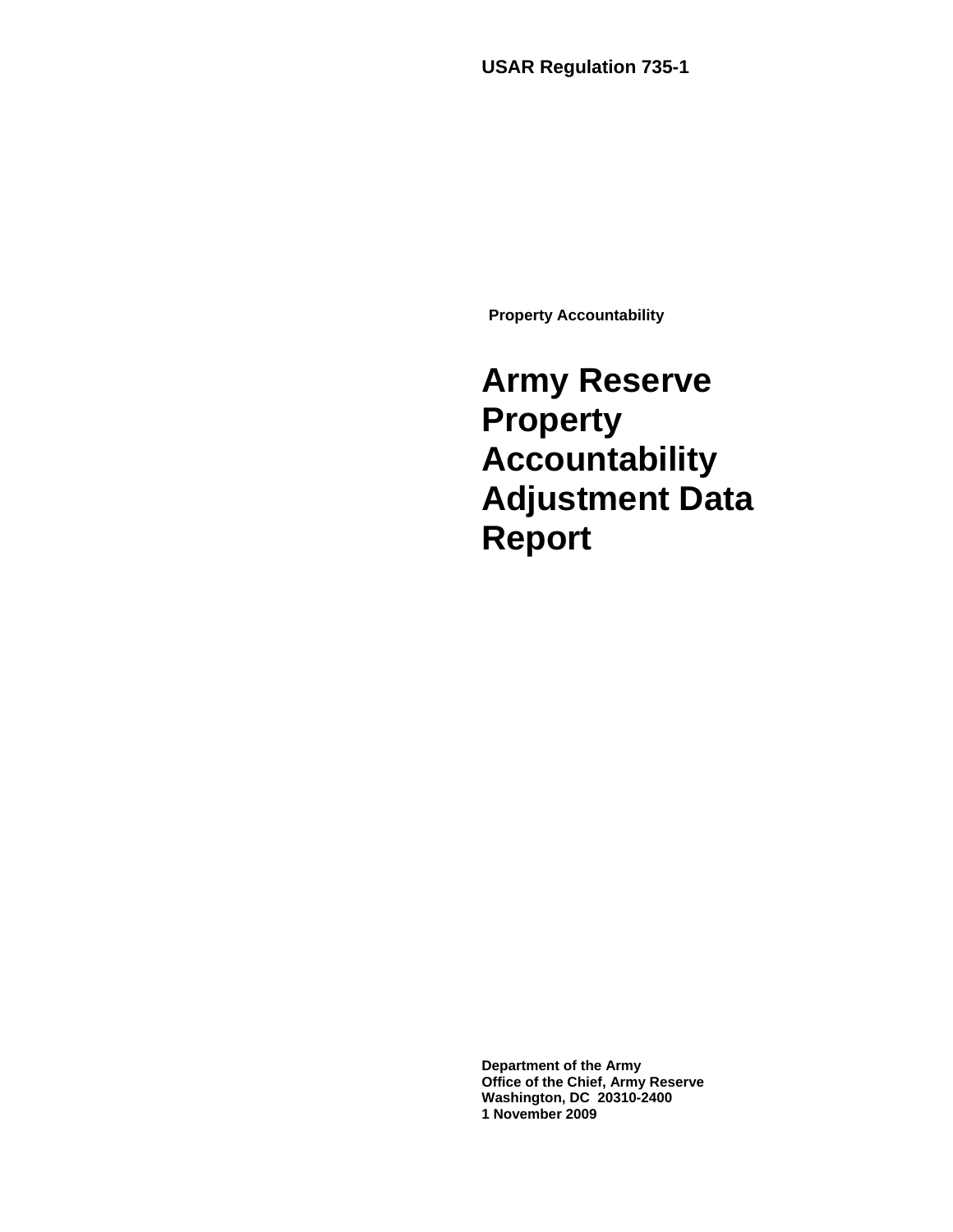# *SUMMARY OF CHANGE*

USAR Regulation 735-1 Army Reserve Property Accountability Adjustment Data Report

This major revision, dated 1 November 2009 –

- o Is a complete rewrite of USARC Regulation 735-1, dated 1 September 1992.
- o Establishes a new USARC Form 6-R.
- o Changes the complete report criteria and simplifies procedures of capturing adjustment data.
- o Changes the due date from the 10th of month to the 1st of the month for the report period.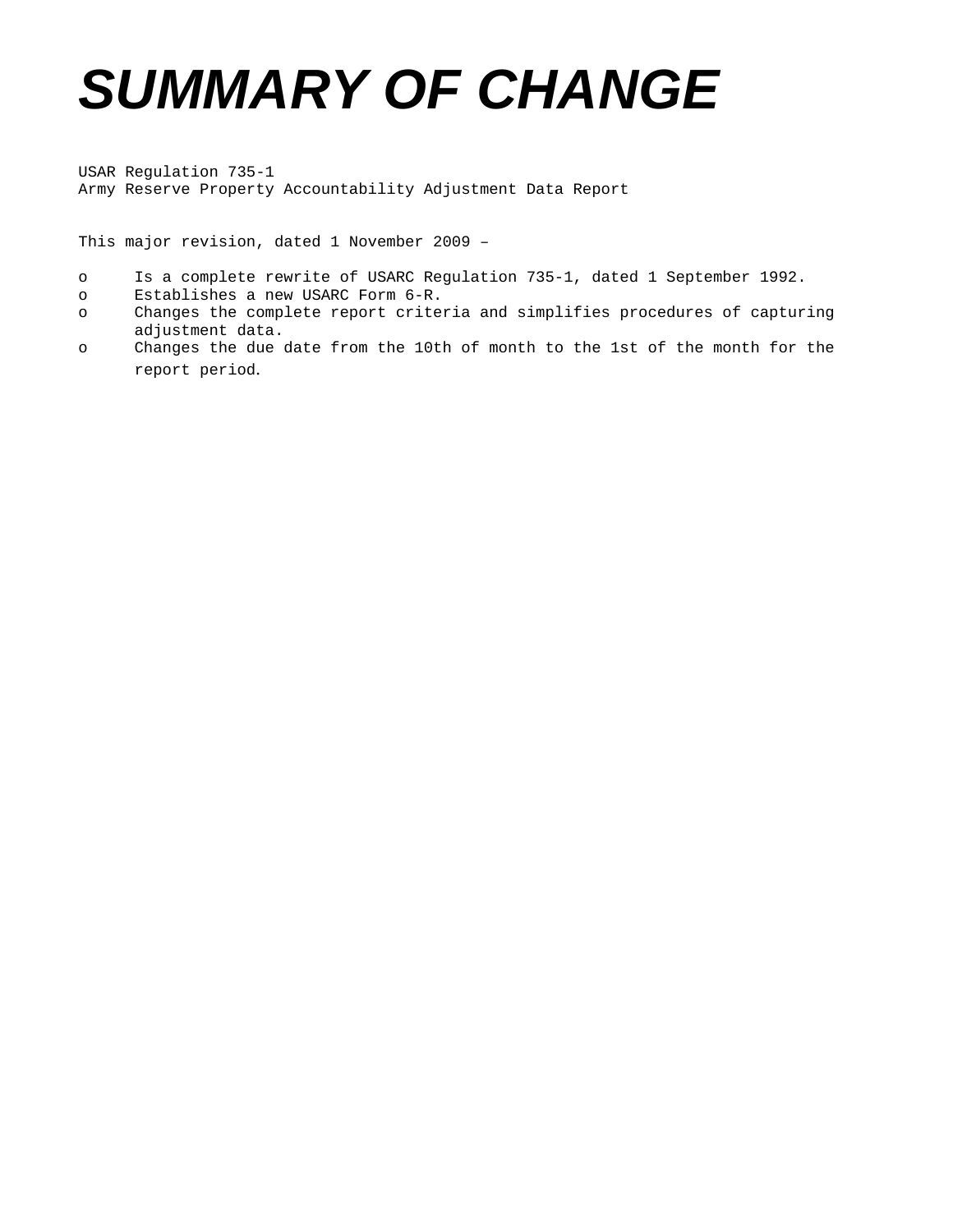# **Property Accountability Army Reserve Property Accountability Adjustment Data Report**

For the Commander:

JON J. MILLER *Brigadier General, USA Chief of Staff* 

Official: JOHN P. DONOVAN *Colonel, GS* 

*Deputy Chief of Staff, G-1* 

**History.** This publication is a major revision. It replaces USARC Regulation 735-1, dated 1 September 1992.

**Summary.** This regulation contains policies and procedures for the reporting of property accountability adjustment data.

**Applicability.** This regulation applies to all MSCs, Groups, Brigades, Battalions, company and detachment activities. During mobilization, the proponent may modify chapters and policies contained in this regulation.

**Proponent and exception authority.** The proponent of this regulation is the Deputy Chief of Staff, G-4. The proponent has the authority to approve exceptions to this regulation that are consistent with controlling law and regulation. The proponent may delegate this approval authority, in writing, to a division or branch chief under their supervision within the proponent agency, in the grade of colonel or civilian equivalent.

**Army management control process.** This regulation contains management control provisions in accordance with AR 11-2, but does not identify key management controls that must be evaluated. **The requirements listings used in the Command Supply Discipline Program, contained in AR 710-2, tables B-1 through B-6 will be used to validate these controls.**

**Supplementation.** Supplementation of this regulation is prohibited without prior approval from Commander, USARC, ATTN: ARRC-LGD-S, Fort McPherson, GA 30330-2000.

**Suggested improvements.** The proponent of this regulation is the Deputy Chief of Staff, G-4. Users are invited to send comments and suggested improvements on DA Form 2028 (Recommended Changes to Publications and Blank Forms) directly to Commander, USARC, ATTN: ARRC-LGD-S, Fort McPherson, GA 30330-2000.

**Distribution.** This publication is available in electronic media on the USARC Intranet website at<https://usarcintra/> and on the Army Reserve Component portion of the Army Knowledge (AKO) website (<http://www.us.army.mil/>). This regulation is intended for command level A. Local reproduction is authorized.

#### **Contents** (Listed by paragraph number)

Purpose • 1 References • 2 Explanation of abbreviations • 3 Responsibilities **•** 4 Property Accountability Adjustment Data (PAAD) Report (RCS: RCLG-006) **•** 5 Recordkeeping **•** 6

## **Appendixes**

A. References B. Preparation Instructions for USAR Form 6-R, Property Accountability Adjustment Data (PAAD) Report (RCS: RCLG-006)

## **Figure List**

Figure B-1: Sample of completed USAR Form 6-R

## **Glossary**

**\* This regulation supersedes and rescinds USARC Regulation 735-1, dated 1 September 1992.**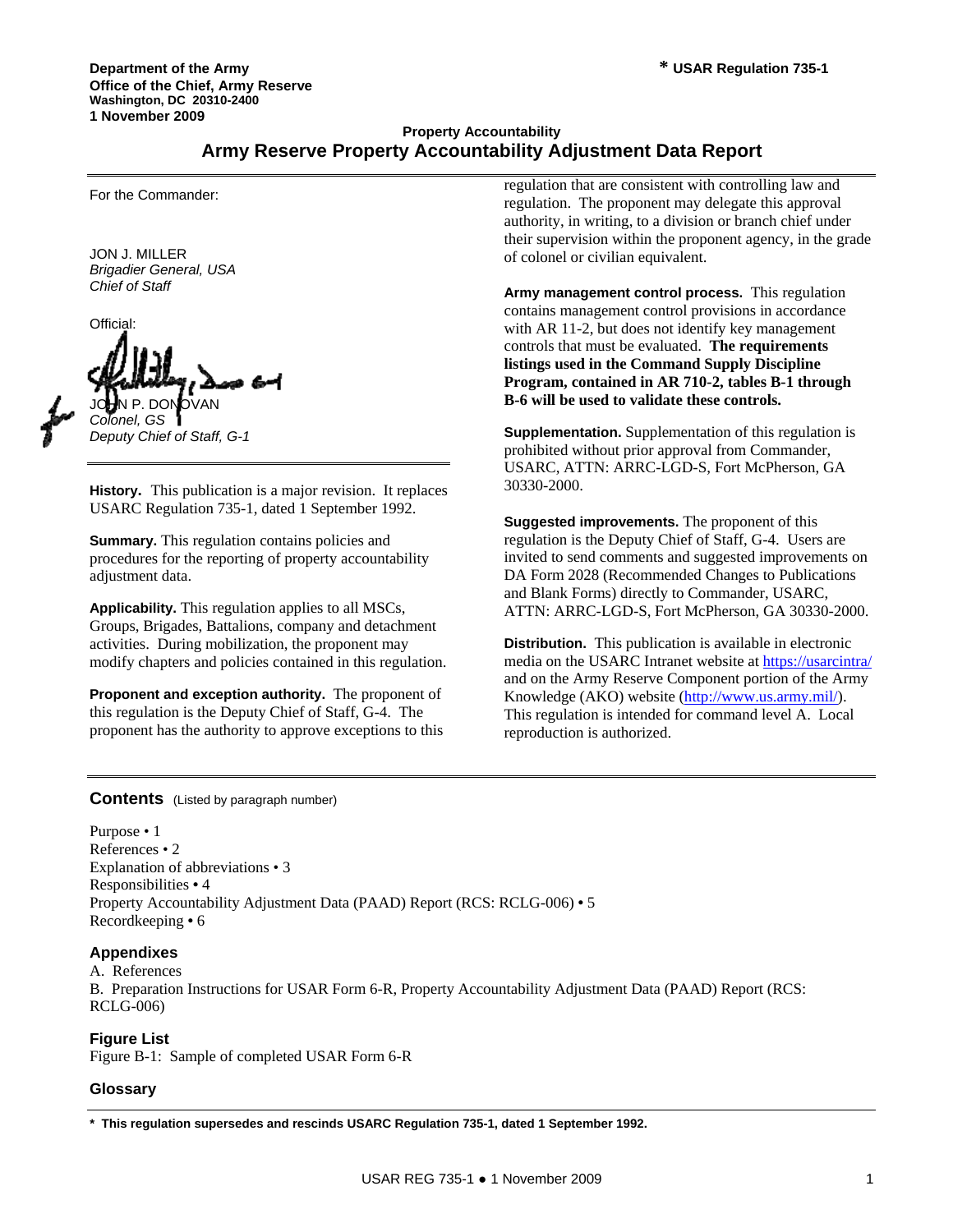## **1. Purpose**

This regulation prescribes policies and procedures for the submission of the Property Accountability Adjustment Data (PAAD) Report (RCS: RCLG-006), USAR Form 6-R, by each MSC. Data will be compiled at the Financial Liability Investigation of Property Loss (FLIPL) approving authority level and forwarded to the major subordinate command (MSC) for consolidation and forwarding to the US Army Reserve Command (USARC) on USAR Form 6-R.

## **2. References**

Required and related publications and prescribed forms are listed in appendix A.

## **3. Explanation of abbreviations**

Abbreviations used in this regulation are explained in the glossary.

## **4. Responsibilities**

MSC commanders will—

a. Have their MSC G-4 ensure that all policies and procedures prescribed by this regulation are adhered to.

 b. Ensure their MSC G-4 submits a quarterly PAAD Report (RCS: RCLG-006) to Commander, USARC, ATTN: ARRC-LGD-S, Fort McPherson, GA 30330-2000, on USAR Form 6-R.

c. Ensure unit commanders at all levels provide required data to their next higher level of command in a timely manner.

## **5. Property Accountability Adjustment Data (PAAD) Report (RCS: RCLG-006)**

a. Timeframes.

(1) The PAAD Report (RCS: RCLG-006) will be submitted by all MSCs to this Headquarters on a quarterly basis.

 (2) The PAAD Report (RCS: RCLG-006) will be forwarded to reach this Headquarters no later than 1 February, 1 May, 1 August, and 1 November for the previous quarter.

 b. Procedures. Instructions for the preparation of USARC Form 6-R (PAAD Report, RCS: RCLG-006) and a sample of a completed form are contained in appendix B.

## **6. Recordkeeping**

a. This regulation establishes the requirement to maintain PAAD Reports.

 b. Maintain PAAD Reports for 2 years using Army Records Information Management System (ARIMS) Record Number 735-5s, Financial liability investigation of property loss control register files.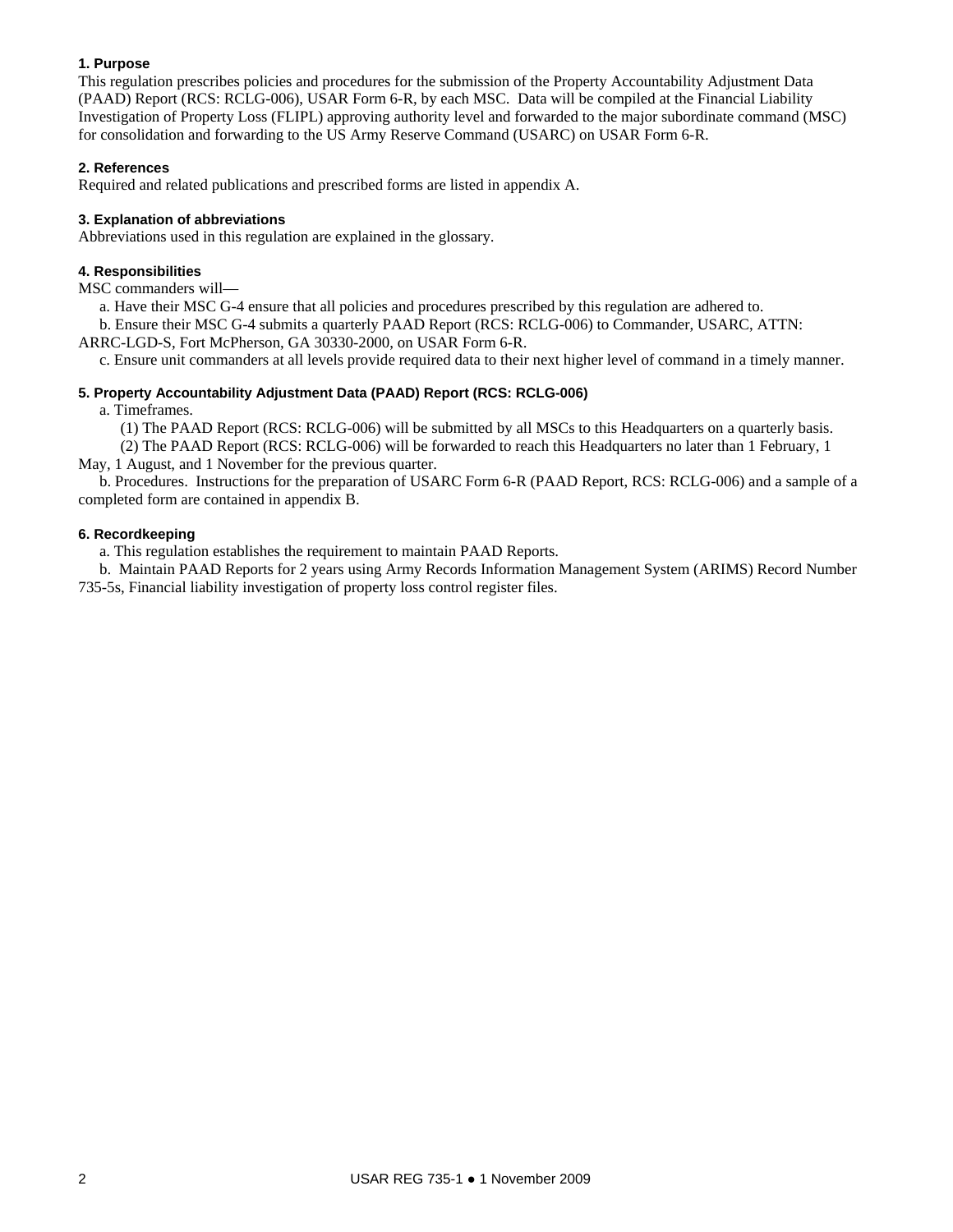# **Appendix A References**

## **Section I Required Publications**

This section contains no entries.

## **Section II Related Publications**

**AR 11-2**  Management Control

**AR 15-6**  Procedures for Investigating Officers and Boards of Officers

**AR 710-2**  Supply Policy Below the National Level

# **AR 735-5**

Procedures for Investigating Officers and Boards of Officers

## **Section III Prescribed Forms**

The following form is available on the *USARC Intranet website at<https://usarcintra/>and on the Army Reserve Component portion of the Army Knowledge (AKO) website at<http://www.us.army.mil/>.*

# **USAR Form 6-R**

Property Accountability Adjustment Data (PAAD) Report (RCS: RCLG-006). (Prescribed in paras 1, 4, 5, and app B.)

# **Section IV Referenced Forms**

These DD forms are available on AKO and at<http://www.dtic.mil/whs/directives/infomgt/forms/formsprogram.htm>.

# **DD Form 200**

Financial Liability Investigation of Property Loss

## **DD Form 362**

Statement of Charges/Cash Collection Voucher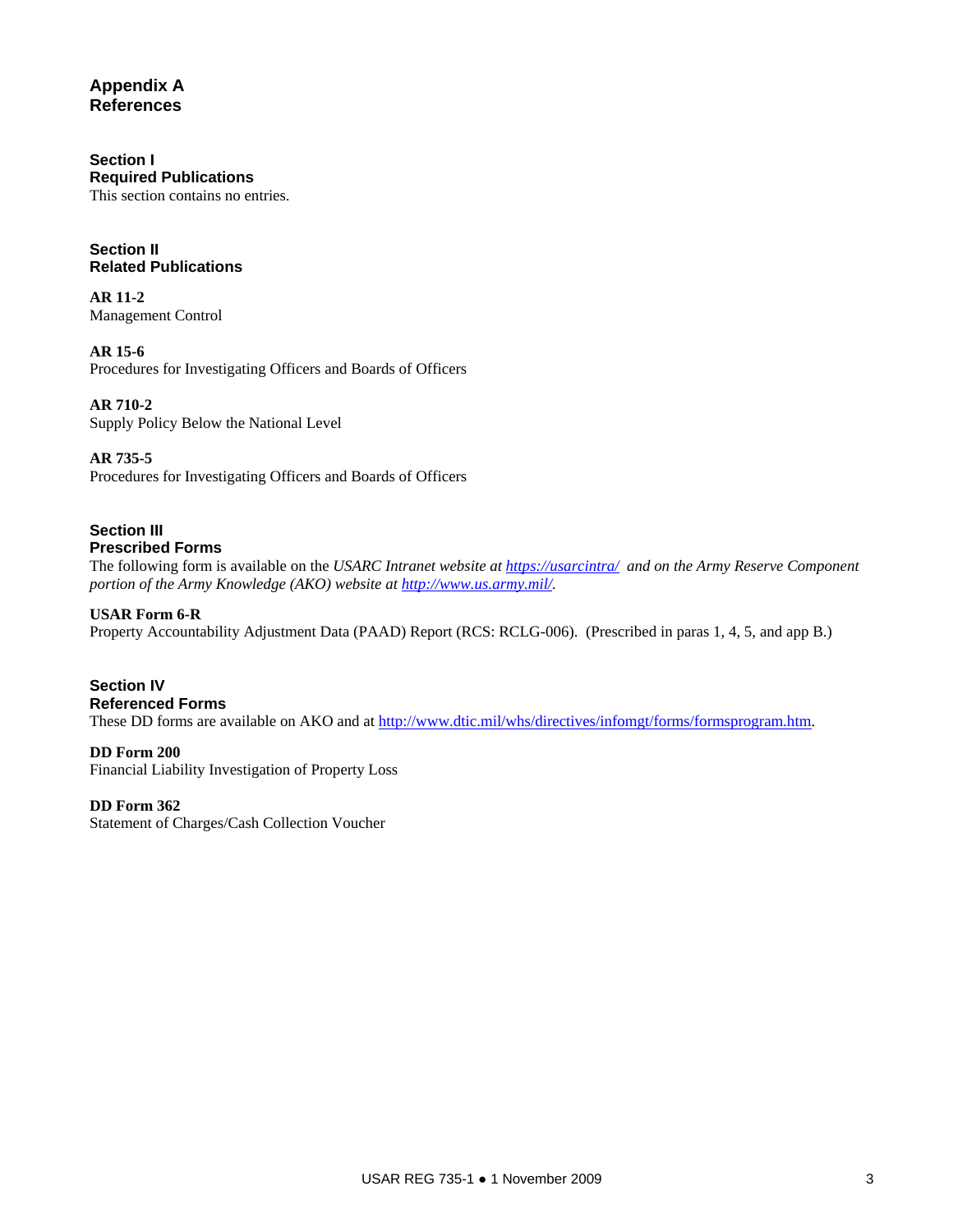## **Appendix B Preparation Instructions for USARC Form 6-R, Property Accountability Adjustment Data (PAAD) Report (RCS: RCLG-006)**

*[USAR Form 6-R is available on the USARC Intranet website at<https://usarcintra/>and on the Army Reserve Component portion of the Army Knowledge (AKO) website at [http://www.us.army.mil/.](http://www.us.army.mil/) A sample of a completed USAR Form 6-R is provided at figure B-1.]* 

## **B-1. Block 1. Open FLIPLs under 240 days.**

a. Block 1(a). Roll up of all open FLIPLs under 240 days. *(Only numeric entry is valid.)* 

 b. Block 1(b). Total roll up of dollar value obtained from block 8 of all FLIPLs (DD Form 200). If Continuation Sheet (CS) is used, enter the Grand Total from the CS to fill in this block. *(Only numeric entry is valid.)*

## **B-2. Block 2. Open FLIPLs over 240 days.**

 a. 2(a). Roll up of all open delinquent FLIPLs (over 240 days since the date the loss was discovered). *(Only numeric entry is valid.)*

b. 2(b). Use same procedures as stated in block 1(b). *(Only numeric entry is valid.)*

# **B-3. Block 3. Approved (Closed) FLIPLs**

 a. 3(a). Roll up of all approved FLIPLs for this quarter. Approved FLIPLs are considered closed out once the Approving Authority has completed blocks 14(a) through 14(h) of DD Form 200. *(Only numeric entry is valid.)*

 b. 3(b). Total dollar amount of the loss obtained from block 8 of all FLIPLs (DD Form 200) prior to depreciation. If a CS is used, enter the Grand Total from the CS to fill in this block. *(Only numeric entry is valid.)*

 c. 3(c) Total liability dollar value obtained from block 15(d) of all FLIPLs (DD Form 200). *(Only numeric entry is valid.)*

 d. 3(d) Total relief from liability dollar value obtained from block 8 of all FLIPLs, or from the Grand Total from the CS. To determine if relief from liability has been assessed, see the Approving Authority's comments/rational statement in block 14(b) of DD Form 200. If relief from financial liability was assessed, statement may reflect "I relieve all concerned from financial liability for the loss, damage or destruction of property listed on this financial investigation." *(Only numeric entry is valid.)*

## **B-4. Block 4. Total Number of DD Forms 362**

Total number of DD Forms 362 that were posted to the property book during this quarter. *(Only numeric entry is valid.)*

## **B-5. Block 5. Total Dollar Amount of DD Form 362**

Total roll up of dollar value from all DD Forms 362 posted during this quarter. *(Only numeric entry is valid.)*

## **B-6. Block 6. Approved FLIPLs Dollar Amount**

This block applies to FLIPLs that have been closed out during this quarter. The total amount of the loss can be obtained from block 8 of DD Form 200 or from the Grand Total reflected on the CS. Enter breakdown of total amount of the loss under each applicable equipment category (ADPE, End Items, OCIE or Other). The sum of ADPE, End Items, OCIE or Other categories must equal the Total Dollar Amount reflected in block 3(b). The sum of blocks 3(c) and 3(d) must equal the Total Dollar Amount reflected in block 3(b). Expendable, expendable durable equipment, basic issue item (BII), and military clothing dollar value may be entered under the category of Other. *(Only numeric entry is valid.)*

## **B-7. Block 7. Justification for FLIPLs over 240 days**

Enter the cause of why FLIPLs are delinquent and what corrective action has been taken to expedite the processing of said FLIPLs.

## **B-8. Block 8. CSDP (Command Supply Discipline Program)** *(Only numeric entry is valid.)*

- a. Enter the number of evaluations scheduled during the current fiscal year.
- b. Enter the number of evaluations conducted during the quarter the report was due.

## **B-9. Block 9. Inventories** *(Only numeric entry is valid.)*

- a. Enter the number of Primary Hand Receipt Holder (PHRH) inventories conducted during the quarter the report was due.
- b. Enter the number of Change of Command inventories conducted during the quarter the report was due.

## **B-10. Block 10. PAAD-R** *(Only numeric entry is valid.)*

- a. Enter the name of the MSC, military installation or city and state.
- b. Enter the rank/grade and full name of individual completing the report.
- c. Enter telephone number of individual completing the report.
- d. Enter the date the report was completed by date, month, and year (DD/MM/YY format).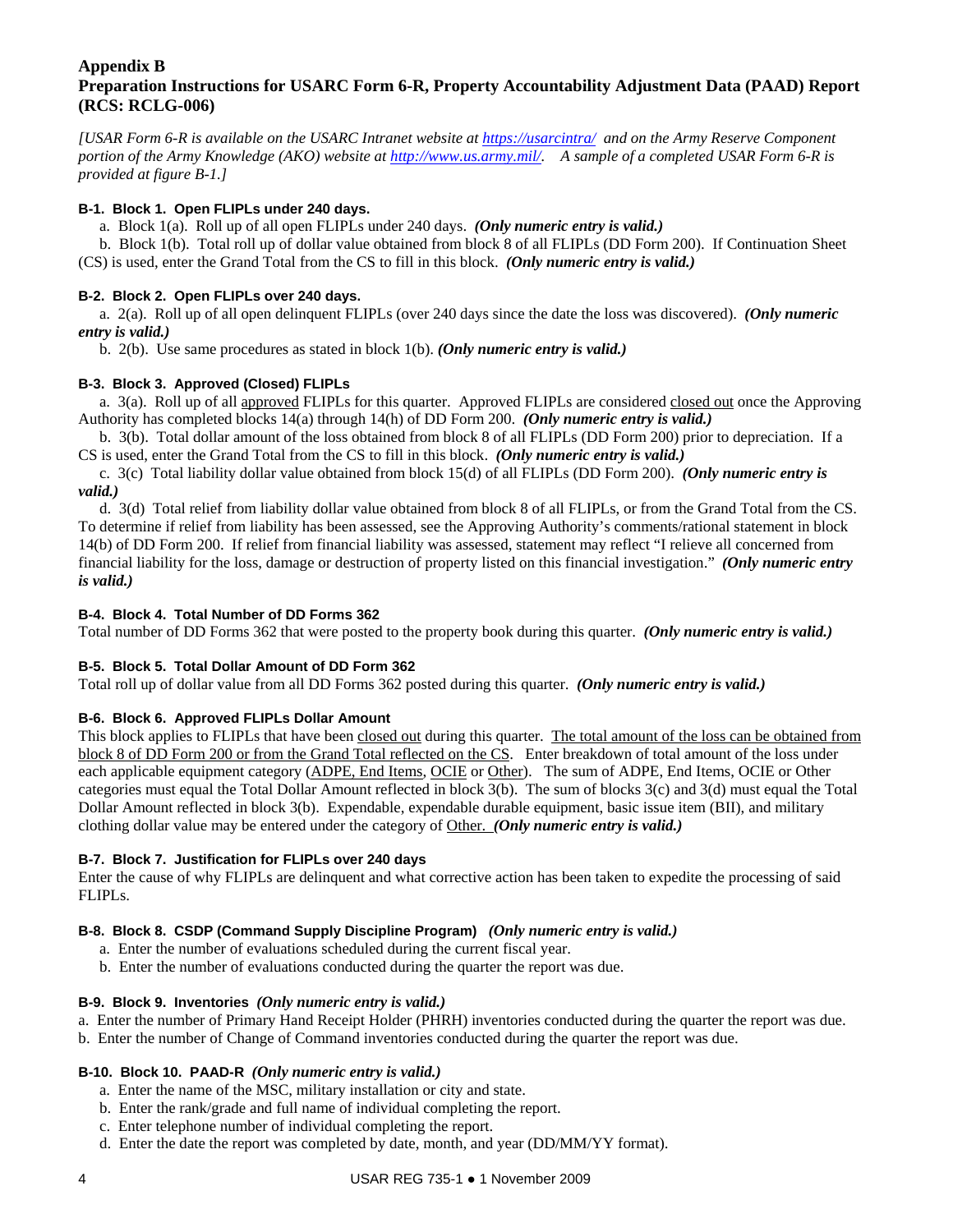|                             |                                                                                                              |                                     | Property Accountability Adjustment Data (PAAD) Report<br>For use of this form see USAR Reg 735-1; the proponent agency is G-4.]                                                                                                                                                                      |                                    |                               |                                      |                                           |
|-----------------------------|--------------------------------------------------------------------------------------------------------------|-------------------------------------|------------------------------------------------------------------------------------------------------------------------------------------------------------------------------------------------------------------------------------------------------------------------------------------------------|------------------------------------|-------------------------------|--------------------------------------|-------------------------------------------|
|                             | Open FLIPLs under 240 days                                                                                   | N                                   | Open FLIPLs over 240 days                                                                                                                                                                                                                                                                            | ကဲ                                 | Approved (Closed) FLIPLs      | $\overline{0}$<br>خ                  | 2d<br>Quarter:                            |
| # of FLIPLS<br>a.           | Dollar Amount<br>á                                                                                           | # of FLIPLS<br>a                    | Dollar Amount<br>á                                                                                                                                                                                                                                                                                   | # of FLIPLS<br>a.                  | b. Total<br>Dollar Amount     | <b>Dollar Amount</b><br>c. Liability | d. Relief from Liability<br>Dollar Amount |
| 3<br>₩                      | \$10,720.00                                                                                                  | Ħ.                                  | \$720.00                                                                                                                                                                                                                                                                                             | 5<br>#                             | \$12,230.00                   | \$7,230,00                           | 5,000.00<br>$\bullet$                     |
| <b>Total Number of</b><br>4 |                                                                                                              | <b>Total Dollar Amount of</b><br>W) |                                                                                                                                                                                                                                                                                                      | ဖ                                  | Approved FLIPLs Dollar Amount |                                      |                                           |
| DD Forms 362                |                                                                                                              | DD Forms 362                        |                                                                                                                                                                                                                                                                                                      | ADPE                               | End Items                     | OCIE                                 | Other                                     |
| 6<br>#                      |                                                                                                              | 780.00                              |                                                                                                                                                                                                                                                                                                      | \$150.00                           | \$5,000.00                    | \$7,050.00                           | 30.00<br>ø                                |
|                             | 7. Justification for FLIPLs over 240 days                                                                    |                                     | 333d MED BDE - FLIPL# W48AAA-333d-08-01: Unit transferred under a new MSC. Financial Investigating Officer retired and failed to complete investigation.<br>New FLO appointed. Estimated date of completion of investigation, legal review and Approving Authority decision expected NLT: 30 JUN 09. |                                    |                               |                                      |                                           |
| <b>CSDP</b><br>ထဲ           |                                                                                                              |                                     |                                                                                                                                                                                                                                                                                                      | 10. PAAD-R                         |                               |                                      |                                           |
|                             | a. # of Evaluations Scheduled for this FY:                                                                   | 3                                   |                                                                                                                                                                                                                                                                                                      | a. MSC: 111th RRC, Ft. Stewart, GA |                               |                                      |                                           |
| ä                           | # of Evaluations Conducted this Quarter: 1                                                                   |                                     | á                                                                                                                                                                                                                                                                                                    | POC: MSG Top Dog                   |                               |                                      |                                           |
| 9. Inventories              |                                                                                                              |                                     | ċ.                                                                                                                                                                                                                                                                                                   | Telephone Number: 210-739-2656     |                               |                                      |                                           |
| á                           | a. # of Primary Hand Receipt Holder Inventories this FY:<br># of Change of Command Inventories this Quarter: |                                     | d.<br>Ş                                                                                                                                                                                                                                                                                              | Date of Report:                    | <b>COMMACO</b><br>15/05/09    |                                      |                                           |
| USAR Form 6-R, 1 Nov 09     |                                                                                                              |                                     | Previous edition is obsolete and will not be used.                                                                                                                                                                                                                                                   |                                    |                               |                                      | USAR PE V1.00                             |

**Figure B-1. Sample of completed USAR Form 6-R**